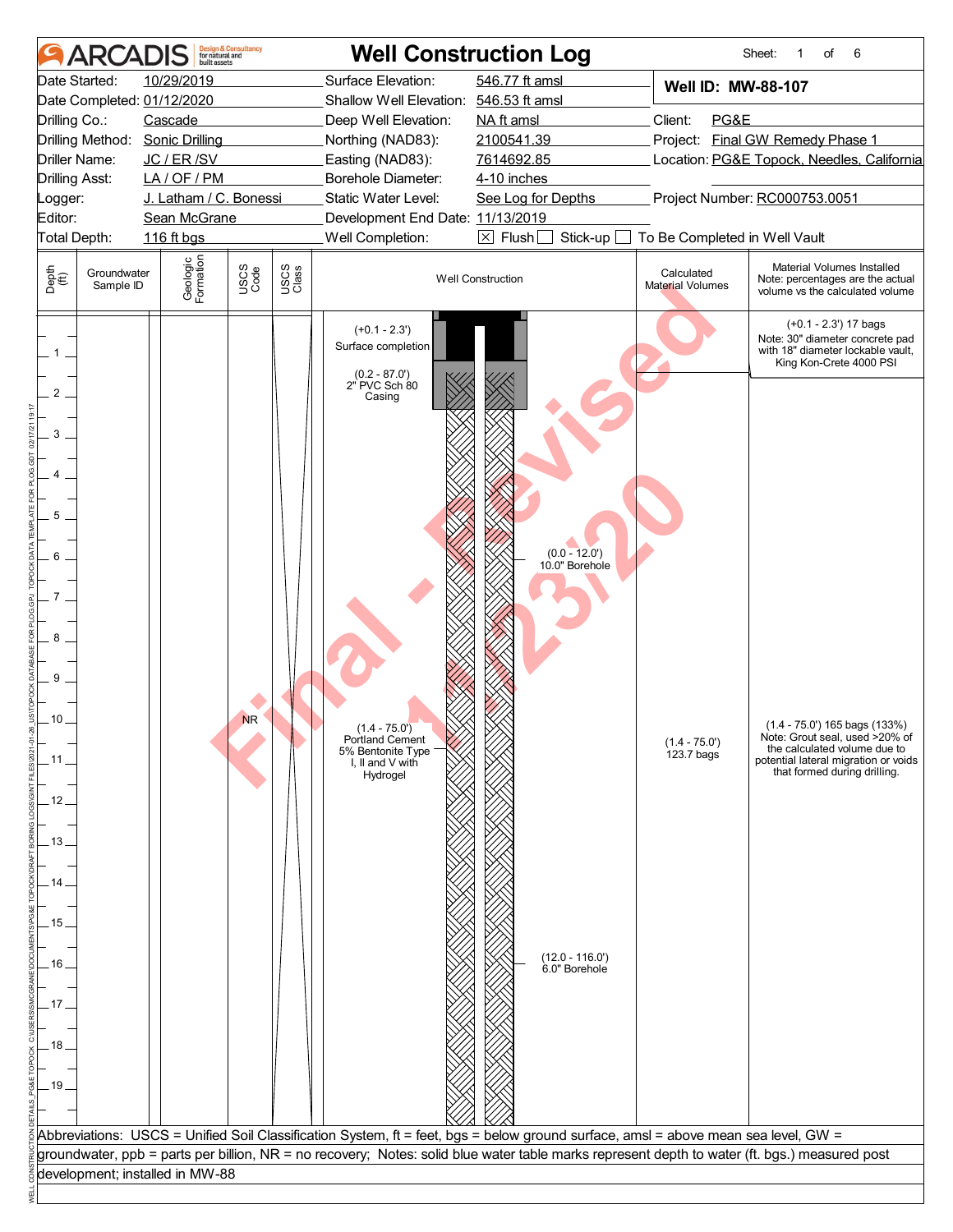| <b>AR</b>                                                                                                                                                                | <b>Design &amp; Consultancy</b><br>for natural and<br>built assets                                        | <b>Well Construction Log</b>                                                                                                                                                                                                                                                        |                                                                                                                                |                                                                        | Sheet:<br>2<br>6<br>of                                                                                                                                                                                                                                                           |
|--------------------------------------------------------------------------------------------------------------------------------------------------------------------------|-----------------------------------------------------------------------------------------------------------|-------------------------------------------------------------------------------------------------------------------------------------------------------------------------------------------------------------------------------------------------------------------------------------|--------------------------------------------------------------------------------------------------------------------------------|------------------------------------------------------------------------|----------------------------------------------------------------------------------------------------------------------------------------------------------------------------------------------------------------------------------------------------------------------------------|
| Date Started:<br>Date Completed: 01/12/2020<br>Drilling Co.:<br>Drilling Method: Sonic Drilling<br>Driller Name:<br>Drilling Asst:<br>Logger:<br>Editor:<br>Total Depth: | 10/29/2019<br>Cascade<br>JC / ER / SV<br>LA/OF/PM<br>J. Latham / C. Bonessi<br>Sean McGrane<br>116 ft bgs | Surface Elevation:<br>Shallow Well Elevation: 546.53 ft amsl<br>Deep Well Elevation:<br>Northing (NAD83):<br>Easting (NAD83):<br>Borehole Diameter:<br>Static Water Level:<br>Development End Date: 11/13/2019<br>Well Completion:                                                  | 546.77 ft amsl<br>NA ft amsl<br>2100541.39<br>7614692.85<br>4-10 inches<br>See Log for Depths<br>$\boxtimes$ Flush<br>Stick-up | Well ID: MW-88-107<br>Client:<br>PG&E<br>To Be Completed in Well Vault | Project: Final GW Remedy Phase 1<br>Location: PG&E Topock, Needles, California<br>Project Number: RC000753.0051                                                                                                                                                                  |
| Depth<br>(ff)<br>Groundwater<br>Sample ID<br>21.<br>22.<br>23.<br>24.<br>25<br>26<br>27 <sub>1</sub><br>.28<br>.29<br>30.<br>$-31$<br>32<br>33.<br>34                    | Geologic<br>Formation<br>USCS<br>Code<br><b>NR</b>                                                        | USCS<br>Class<br>$(0.2 - 87.0')$<br>2" PVC Sch 80<br>Casing<br>$(28.0 - 29.0')$<br>Centralizer<br>$(1.4 - 75.0)$<br>Portland Cement<br>5% Bentonite Type<br>I, II and $V$ with<br>Hydrogel                                                                                          | <b>Well Construction</b><br>$(12.0 - 116.0')$<br>6.0" Borehole                                                                 | Calculated<br>Material Volumes<br>$(1.4 - 75.0')$<br>123.7 bags        | Material Volumes Installed<br>Note: percentages are the actual<br>volume vs the calculated volume<br>$(1.4 - 75.0')$ 165 bags $(133%)$<br>Note: Grout seal, used >20% of<br>the calculated volume due to<br>potential lateral migration or voids<br>that formed during drilling. |
| 35.<br>36<br>37.<br>38<br>39                                                                                                                                             |                                                                                                           |                                                                                                                                                                                                                                                                                     |                                                                                                                                |                                                                        |                                                                                                                                                                                                                                                                                  |
|                                                                                                                                                                          | development; installed in MW-88                                                                           | Abbreviations: USCS = Unified Soil Classification System, ft = feet, bgs = below ground surface, amsl = above mean sea level, GW =<br>groundwater, ppb = parts per billion, NR = no recovery; Notes: solid blue water table marks represent depth to water (ft. bgs.) measured post |                                                                                                                                |                                                                        |                                                                                                                                                                                                                                                                                  |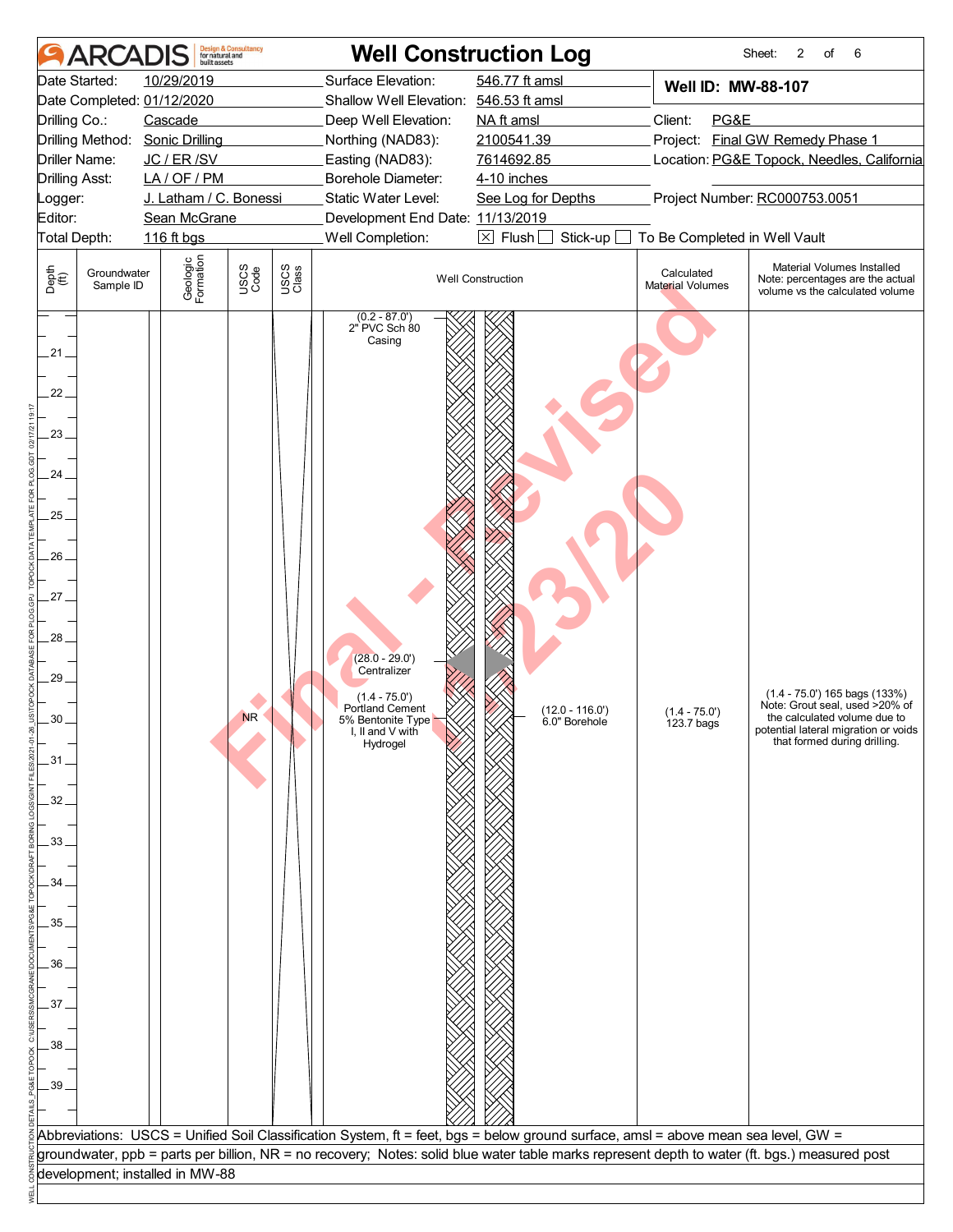| <b>AR</b>                                                                                                                                                                | built assets                                                                                              | <b>Design &amp; Consultancy</b><br>for natural and |               | <b>Well Construction Log</b>                                                                                                                                                                                                                                                        |                                                                                                                                |                                                                        | 3<br>6<br>Sheet:<br>of                                                                                                                                                      |
|--------------------------------------------------------------------------------------------------------------------------------------------------------------------------|-----------------------------------------------------------------------------------------------------------|----------------------------------------------------|---------------|-------------------------------------------------------------------------------------------------------------------------------------------------------------------------------------------------------------------------------------------------------------------------------------|--------------------------------------------------------------------------------------------------------------------------------|------------------------------------------------------------------------|-----------------------------------------------------------------------------------------------------------------------------------------------------------------------------|
| Date Started:<br>Date Completed: 01/12/2020<br>Drilling Co.:<br>Drilling Method: Sonic Drilling<br>Driller Name:<br>Drilling Asst:<br>Logger:<br>Editor:<br>Total Depth: | 10/29/2019<br>Cascade<br>JC / ER / SV<br>LA/OF/PM<br>J. Latham / C. Bonessi<br>Sean McGrane<br>116 ft bgs |                                                    |               | Surface Elevation:<br>Shallow Well Elevation: 546.53 ft amsl<br>Deep Well Elevation:<br>Northing (NAD83):<br>Easting (NAD83):<br>Borehole Diameter:<br>Static Water Level:<br>Development End Date: 11/13/2019<br>Well Completion:                                                  | 546.77 ft amsl<br>NA ft amsl<br>2100541.39<br>7614692.85<br>4-10 inches<br>See Log for Depths<br>$\boxtimes$ Flush<br>Stick-up | Well ID: MW-88-107<br>Client:<br>PG&E<br>To Be Completed in Well Vault | Project: Final GW Remedy Phase 1<br>Location: PG&E Topock, Needles, California<br>Project Number: RC000753.0051                                                             |
| Depth<br>(ff)<br>Groundwater<br>Sample ID                                                                                                                                | Geologic<br>Formation                                                                                     | USCS<br>Code                                       | USCS<br>Class |                                                                                                                                                                                                                                                                                     | <b>Well Construction</b>                                                                                                       | Calculated<br>Material Volumes                                         | Material Volumes Installed<br>Note: percentages are the actual<br>volume vs the calculated volume                                                                           |
| 41<br>42.<br>43.<br>44<br>45<br>46<br>.47<br>48.<br>49<br>50<br>.51<br>52.<br>.53.<br>54<br>.55<br>56<br>57.<br>58<br>59.                                                |                                                                                                           | <b>NR</b>                                          |               | $(0.2 - 87.0')$<br>2" PVC Sch 80<br>Casing<br>$(1.4 - 75.0)$<br><b>Portland Cement</b><br>5% Bentonite Type<br>I, II and $V$ with<br>Hydrogel<br>Abbreviations: USCS = Unified Soil Classification System, ft = feet, bgs = below ground surface, amsl = above mean sea level, GW = | $(12.0 - 116.0')$<br>6.0" Borehole                                                                                             | $(1.4 - 75.0')$<br>123.7 bags                                          | $(1.4 - 75.0')$ 165 bags $(133%)$<br>Note: Grout seal, used >20% of<br>the calculated volume due to<br>potential lateral migration or voids<br>that formed during drilling. |
| development; installed in MW-88                                                                                                                                          |                                                                                                           |                                                    |               | groundwater, ppb = parts per billion, NR = no recovery; Notes: solid blue water table marks represent depth to water (ft. bgs.) measured post                                                                                                                                       |                                                                                                                                |                                                                        |                                                                                                                                                                             |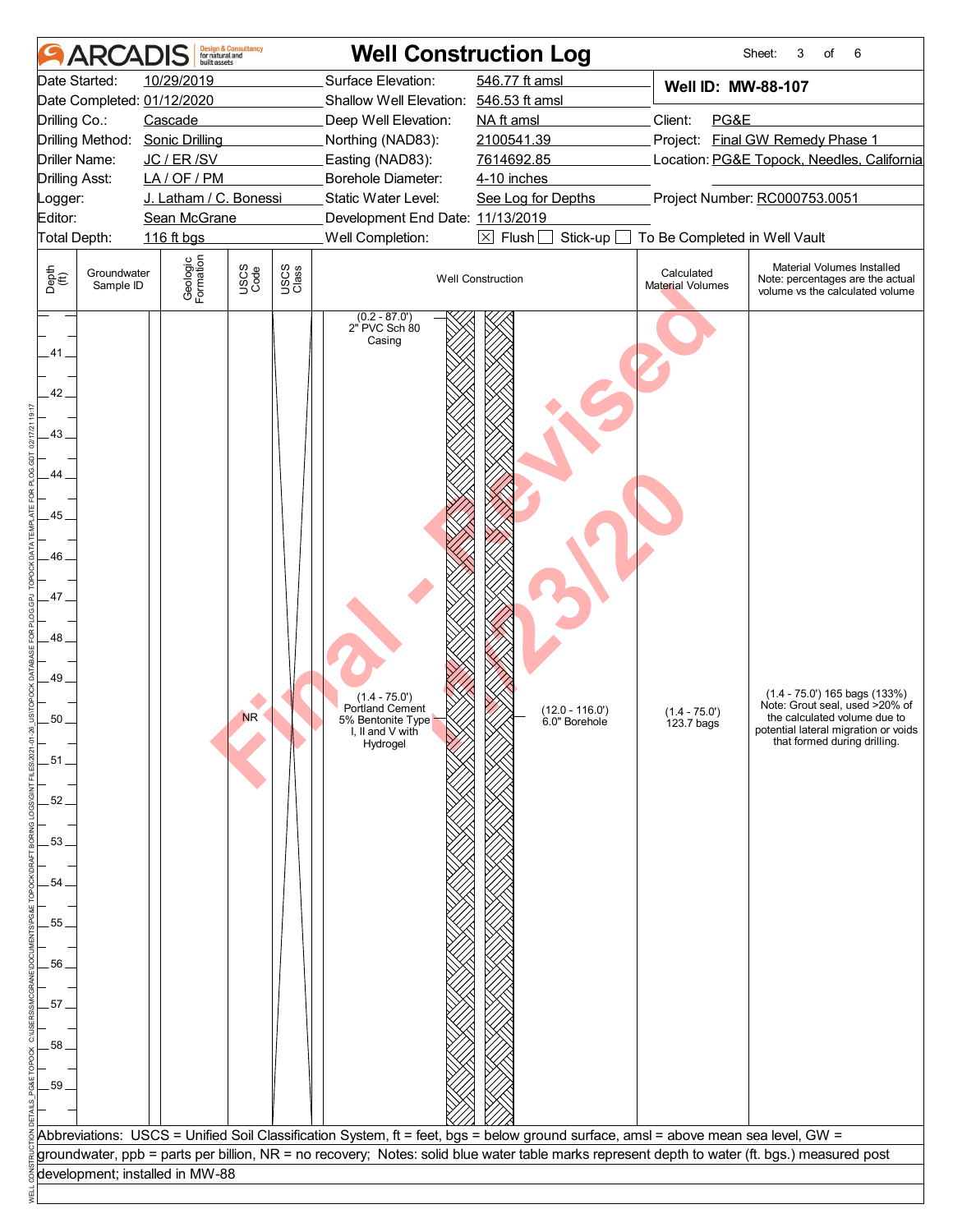| <b>ARCA</b>                                                                                        | built assets           | <b>Design &amp; Consultancy</b><br>for natural and |               | <b>Well Construction Log</b>                                                                                                                                             |                                                                                                                                               |                                       | 6<br>Sheet:<br>4<br>of                                                                                                                                                      |
|----------------------------------------------------------------------------------------------------|------------------------|----------------------------------------------------|---------------|--------------------------------------------------------------------------------------------------------------------------------------------------------------------------|-----------------------------------------------------------------------------------------------------------------------------------------------|---------------------------------------|-----------------------------------------------------------------------------------------------------------------------------------------------------------------------------|
| Date Started:                                                                                      | 10/29/2019             |                                                    |               | Surface Elevation:                                                                                                                                                       | 546.77 ft amsl                                                                                                                                | Well ID: MW-88-107                    |                                                                                                                                                                             |
| Date Completed: 01/12/2020                                                                         |                        |                                                    |               | Shallow Well Elevation: 546.53 ft amsl                                                                                                                                   |                                                                                                                                               |                                       |                                                                                                                                                                             |
| Drilling Co.:                                                                                      | Cascade                |                                                    |               | Deep Well Elevation:                                                                                                                                                     | NA ft amsl                                                                                                                                    | Client:<br>PG&E                       |                                                                                                                                                                             |
| Drilling Method: Sonic Drilling                                                                    |                        |                                                    |               | Northing (NAD83):                                                                                                                                                        | 2100541.39                                                                                                                                    |                                       | Project: Final GW Remedy Phase 1                                                                                                                                            |
| Driller Name:                                                                                      | JC / ER / SV           |                                                    |               | Easting (NAD83):                                                                                                                                                         | 7614692.85                                                                                                                                    |                                       | Location: PG&E Topock, Needles, California                                                                                                                                  |
| <b>Drilling Asst:</b>                                                                              | LA/OF/PM               |                                                    |               | Borehole Diameter:                                                                                                                                                       | 4-10 inches                                                                                                                                   |                                       |                                                                                                                                                                             |
| Logger:                                                                                            | J. Latham / C. Bonessi |                                                    |               | Static Water Level:                                                                                                                                                      | See Log for Depths                                                                                                                            |                                       | Project Number: RC000753.0051                                                                                                                                               |
| Editor:                                                                                            | Sean McGrane           |                                                    |               | Development End Date: 11/13/2019                                                                                                                                         |                                                                                                                                               |                                       |                                                                                                                                                                             |
| Total Depth:                                                                                       | 116 ft bgs             |                                                    |               | Well Completion:                                                                                                                                                         | $\boxtimes$ Flush $\Box$<br>Stick-up                                                                                                          | To Be Completed in Well Vault         |                                                                                                                                                                             |
| Depth<br>$\bigoplus_{i=1}^{n}$<br>Groundwater<br>Sample ID                                         | Geologic<br>Formation  | USCS<br>Code                                       | USCS<br>Class |                                                                                                                                                                          | <b>Well Construction</b>                                                                                                                      | Calculated<br><b>Material Volumes</b> | Material Volumes Installed<br>Note: percentages are the actual<br>volume vs the calculated volume                                                                           |
| .61.<br>$62 -$<br>.63.<br>64.<br>.65.<br>66<br>.67.<br>68.<br>.69.<br>70.<br>.71<br>73<br>74<br>75 |                        | <b>NR</b>                                          |               | $(0.2 - 87.0')$<br>2" PVC Sch 80<br>Casing<br>$(1.4 - 75.0')$<br>Portland Cement<br>5% Bentonite Type<br>I, II and V with<br>Hydrogel<br>$(68.0 - 69.0')$<br>Centralizer | $(12.0 - 116.0')$<br>6.0" Borehole                                                                                                            | $(1.4 - 75.0')$<br>123.7 bags         | $(1.4 - 75.0')$ 165 bags $(133%)$<br>Note: Grout seal, used >20% of<br>the calculated volume due to<br>potential lateral migration or voids<br>that formed during drilling. |
| 76                                                                                                 |                        |                                                    |               |                                                                                                                                                                          |                                                                                                                                               |                                       |                                                                                                                                                                             |
| 77<br>78<br>.79                                                                                    |                        |                                                    |               | $(75.0 - 85.0')$<br>Cemex #60 Mesh<br>(40x70) Lapis Lustre<br>Sand                                                                                                       |                                                                                                                                               | $(75.0 - 85.0')$<br>3.5 bags          | $(75.0 - 85.0')$ 3.5 bags $(100\%)$<br>Note: Transition sand                                                                                                                |
|                                                                                                    |                        |                                                    |               |                                                                                                                                                                          |                                                                                                                                               |                                       |                                                                                                                                                                             |
|                                                                                                    |                        |                                                    |               |                                                                                                                                                                          | Abbreviations: USCS = Unified Soil Classification System, ft = feet, bgs = below ground surface, amsl = above mean sea level, GW =            |                                       |                                                                                                                                                                             |
|                                                                                                    |                        |                                                    |               |                                                                                                                                                                          | groundwater, ppb = parts per billion, NR = no recovery; Notes: solid blue water table marks represent depth to water (ft. bgs.) measured post |                                       |                                                                                                                                                                             |
| development; installed in MW-88                                                                    |                        |                                                    |               |                                                                                                                                                                          |                                                                                                                                               |                                       |                                                                                                                                                                             |
|                                                                                                    |                        |                                                    |               |                                                                                                                                                                          |                                                                                                                                               |                                       |                                                                                                                                                                             |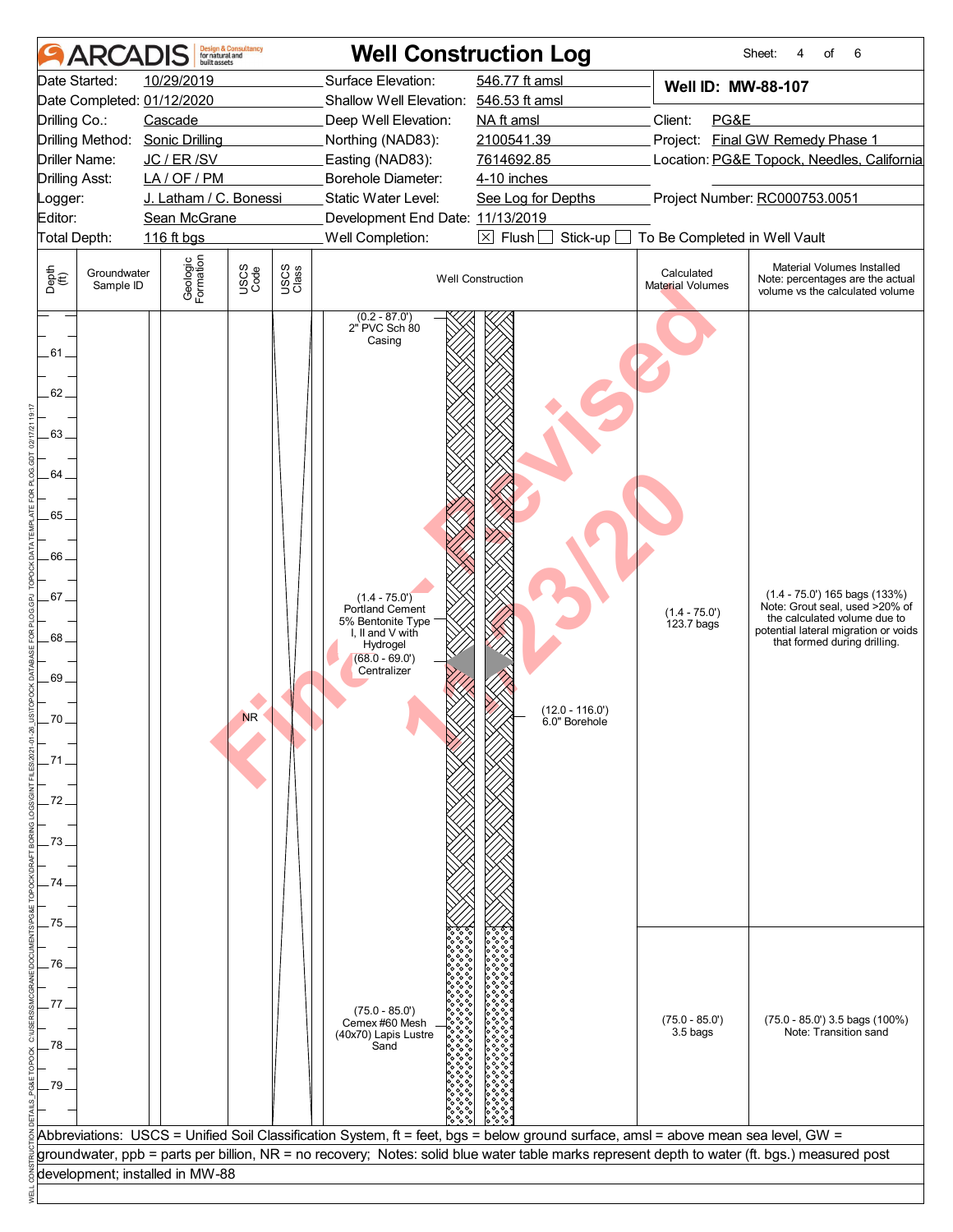|                                       | <b>ARCA</b>                      | huilt assets                             | <b>Design &amp; Consultancy</b><br>for natural and |               |                                                                                                                  | <b>Well Construction Log</b>                                                                                                                  |                                            | Sheet:<br>6<br>5<br>of                                                                            |
|---------------------------------------|----------------------------------|------------------------------------------|----------------------------------------------------|---------------|------------------------------------------------------------------------------------------------------------------|-----------------------------------------------------------------------------------------------------------------------------------------------|--------------------------------------------|---------------------------------------------------------------------------------------------------|
|                                       | Date Started:                    | 10/29/2019<br>Date Completed: 01/12/2020 |                                                    |               | Surface Elevation:<br>Shallow Well Elevation: 546.53 ft amsl                                                     | 546.77 ft amsl                                                                                                                                | Well ID: MW-88-107                         |                                                                                                   |
| Drilling Co.:                         |                                  | Cascade                                  |                                                    |               | Deep Well Elevation:                                                                                             | NA ft amsl                                                                                                                                    | Client:<br>PG&E                            |                                                                                                   |
|                                       |                                  | Drilling Method: Sonic Drilling          |                                                    |               | Northing (NAD83):                                                                                                | 2100541.39                                                                                                                                    |                                            | Project: Final GW Remedy Phase 1                                                                  |
|                                       | Driller Name:                    | JC / ER / SV                             |                                                    |               | Easting (NAD83):                                                                                                 | 7614692.85                                                                                                                                    | Location: PG&E Topock, Needles, California |                                                                                                   |
| <b>Drilling Asst:</b>                 |                                  | LA/OF/PM                                 |                                                    |               | Borehole Diameter:                                                                                               | 4-10 inches                                                                                                                                   |                                            |                                                                                                   |
|                                       |                                  | J. Latham / C. Bonessi                   |                                                    |               | Static Water Level:                                                                                              |                                                                                                                                               |                                            | Project Number: RC000753.0051                                                                     |
| Logger:                               |                                  |                                          |                                                    |               |                                                                                                                  | See Log for Depths                                                                                                                            |                                            |                                                                                                   |
| Editor:                               |                                  | Sean McGrane                             |                                                    |               | Development End Date: 11/13/2019                                                                                 |                                                                                                                                               |                                            |                                                                                                   |
|                                       | Total Depth:                     | 116 ft bgs                               |                                                    |               | Well Completion:                                                                                                 | $\boxtimes$ Flush $[$<br>Stick-up                                                                                                             | To Be Completed in Well Vault              |                                                                                                   |
| Depth<br>(ff)                         | Groundwater<br>Sample ID         | Geologic<br>Formation                    | USCS<br>Code                                       | USCS<br>Class |                                                                                                                  | <b>Well Construction</b>                                                                                                                      | Calculated<br>Material Volumes             | Material Volumes Installed<br>Note: percentages are the actual<br>volume vs the calculated volume |
| .81.<br>82.<br>83.<br>84              |                                  |                                          | <b>NR</b>                                          |               | $(0.2 - 87.0')$<br>2" PVC Sch 80<br>Casing<br>$(75.0 - 85.0')$<br>Cemex #60 Mesh<br>(40x70) Lapis Lustre<br>Sand |                                                                                                                                               | $(75.0 - 85.0')$<br>3.5 bags               | $(75.0 - 85.0')$ 3.5 bags $(100\%)$<br>Note: Transition sand                                      |
| $85 -$<br>86<br>87<br>88.<br>89<br>90 |                                  |                                          |                                                    |               | $\sqrt{87.0 - 107.0}$<br>2" 20-Slot Sch 80<br>PVC (0.20 slot)<br>Screen                                          | (12.0 - 116.0')<br>6.0" Borehole                                                                                                              |                                            |                                                                                                   |
| .91<br>92<br>93.<br>94                | MW-S-VAS-                        | Topock -<br>Alluvium<br>Deposits         | <b>SM</b>                                          |               | $(85.0 - 111.0')$<br>Cemex #3 MESH<br>(8x20) Lapis Lustre<br>Sand                                                |                                                                                                                                               | $(85.0 - 111.0')$<br>9.2 bags              | (85.0 - 111.0') 10 bags (109%)<br>Note: Filter pack                                               |
|                                       | 92-97<br>$(26$ ppb)<br>9/22/2019 |                                          |                                                    |               |                                                                                                                  |                                                                                                                                               |                                            |                                                                                                   |
| $95-$                                 | 10:14                            |                                          |                                                    |               |                                                                                                                  |                                                                                                                                               |                                            |                                                                                                   |
|                                       |                                  |                                          |                                                    |               |                                                                                                                  |                                                                                                                                               |                                            |                                                                                                   |
| 96.                                   |                                  |                                          |                                                    |               |                                                                                                                  |                                                                                                                                               |                                            |                                                                                                   |
|                                       |                                  |                                          |                                                    |               |                                                                                                                  |                                                                                                                                               |                                            |                                                                                                   |
| .97                                   |                                  |                                          |                                                    |               |                                                                                                                  |                                                                                                                                               |                                            |                                                                                                   |
|                                       |                                  | Topock -                                 |                                                    |               |                                                                                                                  |                                                                                                                                               |                                            |                                                                                                   |
|                                       |                                  | Alluvium<br>Deposits                     | ML                                                 |               |                                                                                                                  |                                                                                                                                               |                                            |                                                                                                   |
| 98                                    |                                  |                                          |                                                    |               |                                                                                                                  |                                                                                                                                               |                                            |                                                                                                   |
|                                       |                                  |                                          |                                                    |               |                                                                                                                  |                                                                                                                                               |                                            |                                                                                                   |
| .99.                                  |                                  |                                          |                                                    |               |                                                                                                                  |                                                                                                                                               |                                            |                                                                                                   |
|                                       |                                  |                                          |                                                    |               |                                                                                                                  |                                                                                                                                               |                                            |                                                                                                   |
|                                       |                                  |                                          |                                                    |               |                                                                                                                  |                                                                                                                                               |                                            |                                                                                                   |
|                                       |                                  |                                          |                                                    |               |                                                                                                                  | Abbreviations: USCS = Unified Soil Classification System, ft = feet, bgs = below ground surface, amsl = above mean sea level, GW =            |                                            |                                                                                                   |
|                                       |                                  |                                          |                                                    |               |                                                                                                                  | groundwater, ppb = parts per billion, NR = no recovery; Notes: solid blue water table marks represent depth to water (ft. bgs.) measured post |                                            |                                                                                                   |
|                                       |                                  | development; installed in MW-88          |                                                    |               |                                                                                                                  |                                                                                                                                               |                                            |                                                                                                   |
|                                       |                                  |                                          |                                                    |               |                                                                                                                  |                                                                                                                                               |                                            |                                                                                                   |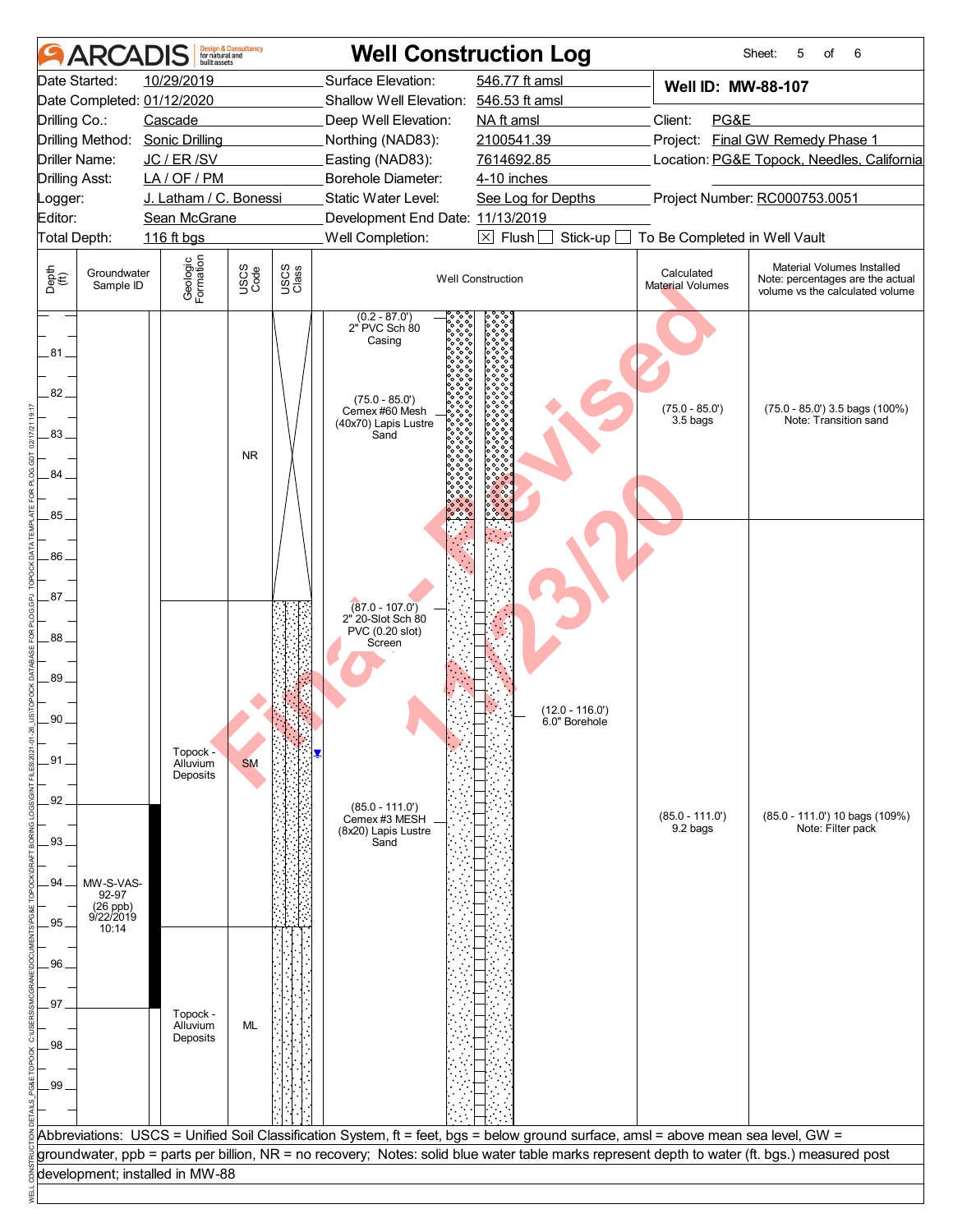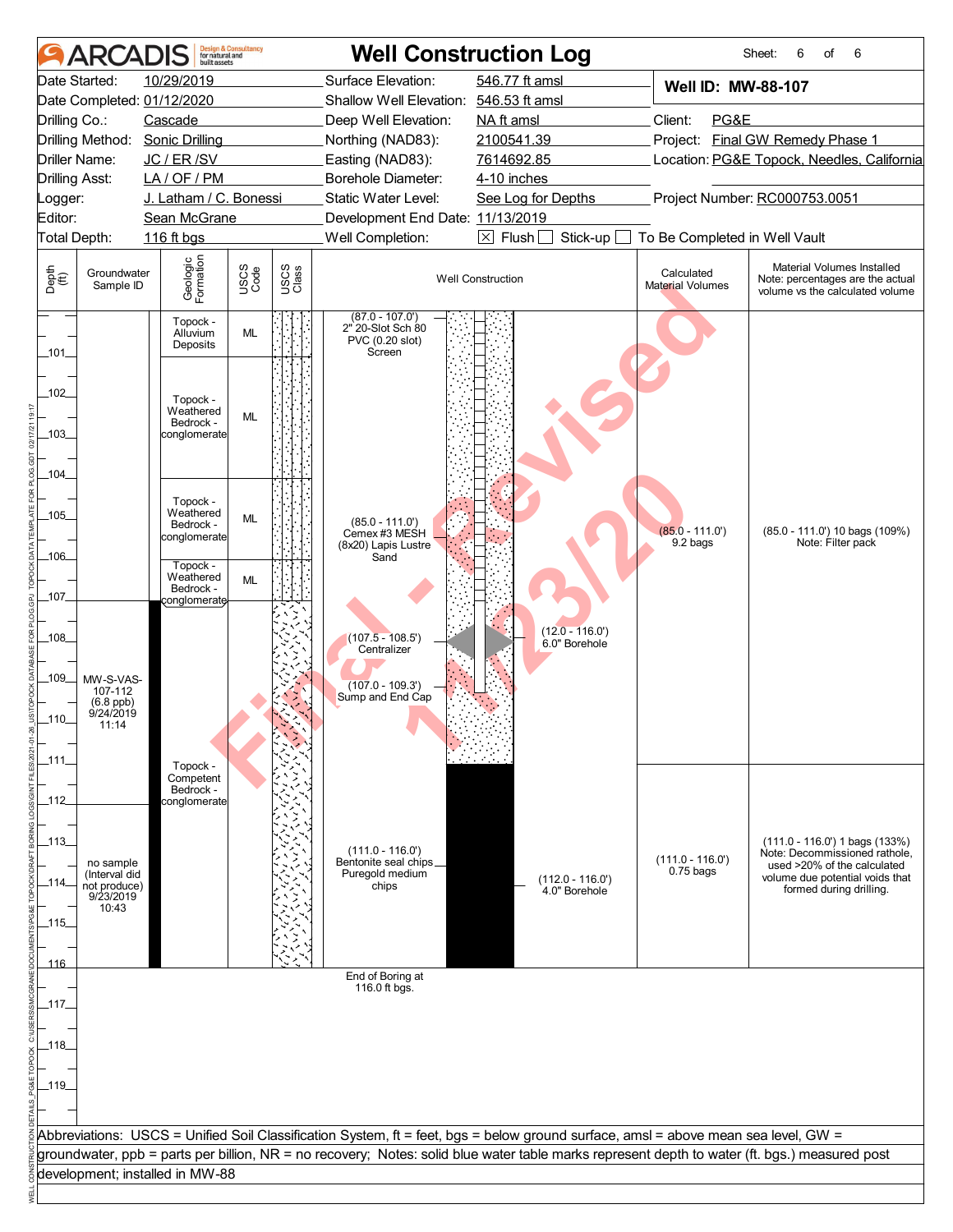|                                                                                                   |                    | <b>ARCADIS</b>             | <b>Design &amp; Consultancy</b><br>for natural and<br>built assets |                       |              | <b>Boring Log</b>                        |                                                                                                                                               | Sheet:                          | of<br>1                                                                                                                                                                                                                                                                                   | 6                                |
|---------------------------------------------------------------------------------------------------|--------------------|----------------------------|--------------------------------------------------------------------|-----------------------|--------------|------------------------------------------|-----------------------------------------------------------------------------------------------------------------------------------------------|---------------------------------|-------------------------------------------------------------------------------------------------------------------------------------------------------------------------------------------------------------------------------------------------------------------------------------------|----------------------------------|
|                                                                                                   | Date Started:      | 10/19/2019                 |                                                                    |                       |              | Surface Elevation:                       | 546.77 ft amsl                                                                                                                                | Boring No.: MW-88               |                                                                                                                                                                                                                                                                                           |                                  |
|                                                                                                   |                    | Date Completed: 10/22/2019 |                                                                    |                       |              | Northing (NAD83):                        | 2100541.39                                                                                                                                    |                                 |                                                                                                                                                                                                                                                                                           |                                  |
| Drilling Co.:                                                                                     |                    | Cascade                    |                                                                    |                       |              | Easting (NAD83):                         | 7614692.85                                                                                                                                    | Client:<br>PG&E                 |                                                                                                                                                                                                                                                                                           |                                  |
| Drilling Method:                                                                                  |                    | <b>Sonic Drilling</b>      |                                                                    |                       | Total Depth: |                                          | 116 ft bgs                                                                                                                                    | Project:                        | Final GW Remedy Phase 1                                                                                                                                                                                                                                                                   |                                  |
| Drill Rig Type:                                                                                   |                    |                            | Prosonic Truck Mount                                               |                       |              | Borehole Diameter:                       | 4-10 inches                                                                                                                                   | Location: PG&E Topock, Needles, |                                                                                                                                                                                                                                                                                           |                                  |
| <b>Driller Name:</b>                                                                              |                    | JC / ER / SV               |                                                                    |                       |              |                                          | Depth to First Water: 89.6 ft bgs                                                                                                             | California                      |                                                                                                                                                                                                                                                                                           |                                  |
| <b>Drilling Asst:</b>                                                                             |                    | LA/OF/PM                   |                                                                    |                       |              | Sampling Method:                         | 4 inch x 10 ft Core Barrel                                                                                                                    | Project Number: RC000753.0051   |                                                                                                                                                                                                                                                                                           |                                  |
| Logger:<br>Editor:                                                                                |                    |                            | J. Latham / C. Bonessi<br>Sean McGrane                             |                       |              | Sampling Interval:<br>Converted to Well: | Screen Interval<br>$\boxed{\times}$ Yes<br>No                                                                                                 |                                 |                                                                                                                                                                                                                                                                                           |                                  |
|                                                                                                   |                    |                            |                                                                    |                       |              |                                          |                                                                                                                                               |                                 |                                                                                                                                                                                                                                                                                           |                                  |
| Depth<br>$\widetilde{f(t)}$                                                                       | Recovery<br>(in)   | Sieve<br>Sample ID         | Groundwater<br>Sample ID                                           | Geologic<br>Formation | USCS<br>Code | USCS<br>Class                            | Soil Description                                                                                                                              |                                 | <b>Drilling Notes</b>                                                                                                                                                                                                                                                                     | <b>Drilling Fluid</b>            |
| 1<br>2<br>3<br>5<br>6<br>7<br>8<br>9<br>.10.<br>.12.<br>.13.<br>15.<br>.16.<br>17<br>.18.<br>.19. | 0<br>$\Omega$<br>0 |                            |                                                                    |                       | <b>NR</b>    |                                          | (0.0 - 87.0') No recovery (NR); core was not collected or logged,<br>see MW-88d geotech log for lithologic descriptions                       |                                 | (2.5')<br>When <sup>6"</sup><br>casing was at<br>27" it was<br>determined<br>that the 10"<br>conductor<br>casing was<br>only driven to<br>2.5'. All 6"<br>casing was<br>pulled to allow<br>the 10"<br>conductor<br>casing to be<br>reset to 8' bgs.<br>$(8.0 - 27.0')$<br>Rough drilling. | $(0.0 - 37.0')$<br>No watee used |
|                                                                                                   |                    |                            |                                                                    |                       |              |                                          | Abbreviations: USCS = Unified Soil Classification System, ft = feet, bgs = below ground surface, amsl = above mean sea level, GW =            |                                 |                                                                                                                                                                                                                                                                                           |                                  |
|                                                                                                   |                    |                            |                                                                    |                       |              |                                          | groundwater, ppb = parts per billion, NR = no recovery; Notes: groundwater data collected from MW-88d; apparent partial recoveries can be the |                                 |                                                                                                                                                                                                                                                                                           |                                  |
|                                                                                                   |                    |                            |                                                                    |                       |              |                                          | result of potential compaction of sediments in the core bag; wells MW-88-107 installed in borehole                                            |                                 |                                                                                                                                                                                                                                                                                           |                                  |
|                                                                                                   |                    |                            |                                                                    |                       |              |                                          |                                                                                                                                               |                                 |                                                                                                                                                                                                                                                                                           |                                  |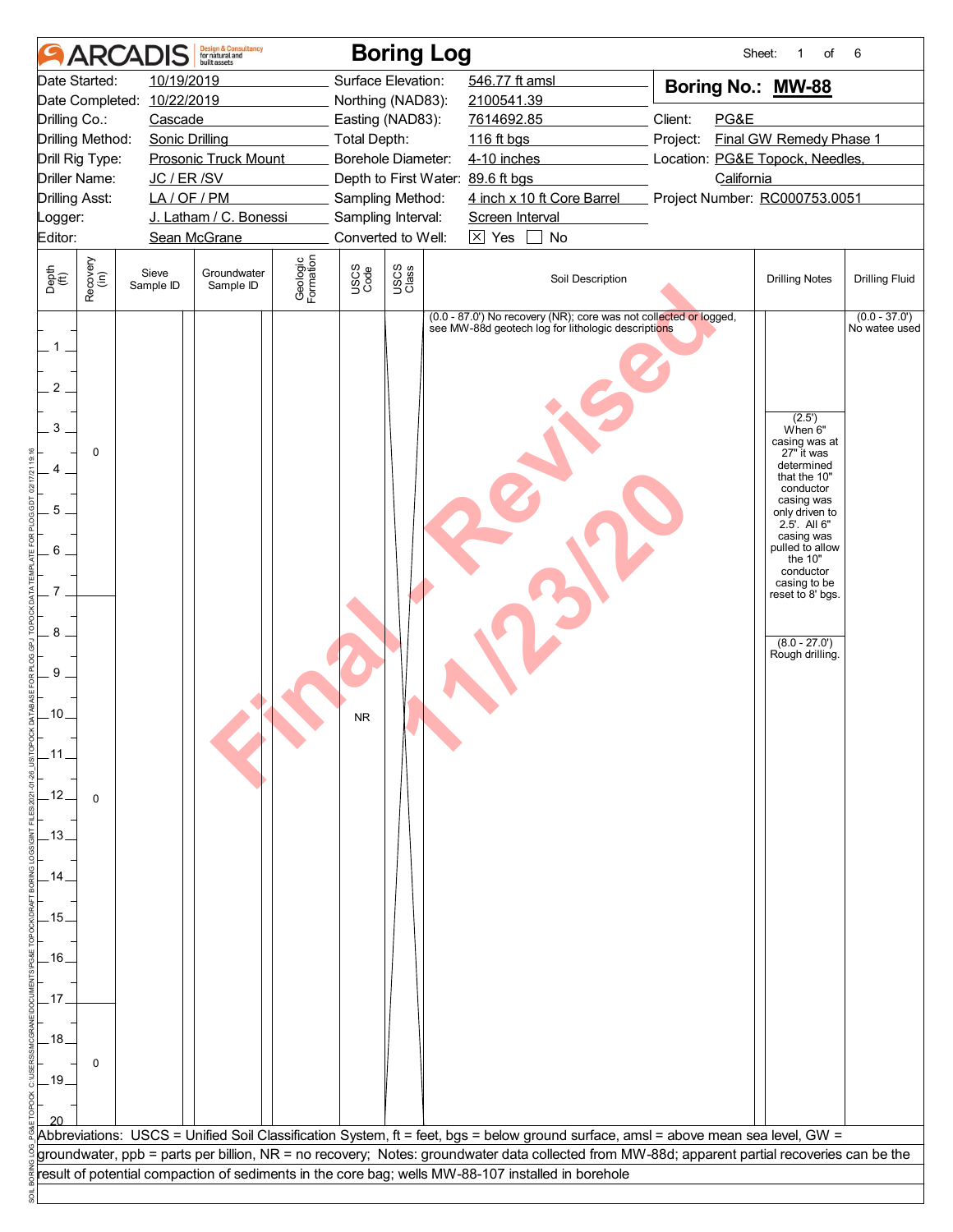|                                                                    |                      | <b>ARCAD</b>               | <b>Design &amp; Consultancy</b><br>for natural and<br>huilt assets |                       |              | <b>Boring Log</b>                      |                                                                                                                                               | Sheet:                          | 2<br>of                                                                                                               | 6                                                                                                                    |
|--------------------------------------------------------------------|----------------------|----------------------------|--------------------------------------------------------------------|-----------------------|--------------|----------------------------------------|-----------------------------------------------------------------------------------------------------------------------------------------------|---------------------------------|-----------------------------------------------------------------------------------------------------------------------|----------------------------------------------------------------------------------------------------------------------|
|                                                                    | Date Started:        | 10/19/2019                 |                                                                    |                       |              | Surface Elevation:                     | 546.77 ft amsl                                                                                                                                | Boring No.: MW-88               |                                                                                                                       |                                                                                                                      |
|                                                                    |                      | Date Completed: 10/22/2019 |                                                                    |                       |              | Northing (NAD83):                      | 2100541.39                                                                                                                                    |                                 |                                                                                                                       |                                                                                                                      |
| Drilling Co.:                                                      |                      | Cascade                    |                                                                    |                       |              | Easting (NAD83):                       | 7614692.85                                                                                                                                    | Client:<br>PG&E                 |                                                                                                                       |                                                                                                                      |
|                                                                    | Drilling Method:     | <b>Sonic Drilling</b>      |                                                                    |                       | Total Depth: |                                        | 116 ft bgs                                                                                                                                    | Project:                        | Final GW Remedy Phase 1                                                                                               |                                                                                                                      |
|                                                                    | Drill Rig Type:      |                            | <b>Prosonic Truck Mount</b>                                        |                       |              | Borehole Diameter:                     | 4-10 inches                                                                                                                                   | Location: PG&E Topock, Needles, |                                                                                                                       |                                                                                                                      |
|                                                                    | <b>Driller Name:</b> | JC / ER / SV               |                                                                    |                       |              | Depth to First Water: 89.6 ft bgs      |                                                                                                                                               | California                      |                                                                                                                       |                                                                                                                      |
| <b>Drilling Asst:</b>                                              |                      | LA/OF/PM                   | J. Latham / C. Bonessi                                             |                       |              | Sampling Method:<br>Sampling Interval: | 4 inch x 10 ft Core Barrel<br>Screen Interval                                                                                                 | Project Number: RC000753.0051   |                                                                                                                       |                                                                                                                      |
| Logger:<br>Editor:                                                 |                      |                            | Sean McGrane                                                       |                       |              | Converted to Well:                     | $\boxtimes$ Yes<br>$\mathbf{I}$<br>No                                                                                                         |                                 |                                                                                                                       |                                                                                                                      |
|                                                                    |                      |                            |                                                                    |                       |              |                                        |                                                                                                                                               |                                 |                                                                                                                       |                                                                                                                      |
| Depth<br>$\widetilde{f(t)}$                                        | Recovery<br>(in)     | Sieve<br>Sample ID         | Groundwater<br>Sample ID                                           | Geologic<br>Formation | USCS<br>Code | USCS<br>Class                          | Soil Description                                                                                                                              |                                 | <b>Drilling Notes</b>                                                                                                 | <b>Drilling Fluid</b>                                                                                                |
| 21.<br>22.<br>23.<br>.24.<br>.25.<br>$26-$<br>27.<br>28.<br>$.29-$ | $\mathbf 0$          |                            |                                                                    |                       |              |                                        |                                                                                                                                               |                                 | (26.0')<br>Lost core<br>barrel down<br>hole                                                                           |                                                                                                                      |
| .30 <sub>1</sub><br>$-31$<br>32.<br>$-33-$                         | $\Omega$             |                            |                                                                    |                       | <b>NR</b>    |                                        |                                                                                                                                               |                                 | $(30.0 - 37.0')$<br>Rough drilling<br>and borehole<br>keeps<br>collapsing<br>requiring<br>multiple clean<br>out runs. | $(30.0 - 37.0')$<br>4 gallons of<br>water used; 0<br>gallons of<br>water<br>recovered; 4<br>gallons of<br>water lost |
| .34.                                                               |                      |                            |                                                                    |                       |              |                                        |                                                                                                                                               |                                 |                                                                                                                       |                                                                                                                      |
|                                                                    |                      |                            |                                                                    |                       |              |                                        |                                                                                                                                               |                                 |                                                                                                                       |                                                                                                                      |
| .35.                                                               |                      |                            |                                                                    |                       |              |                                        |                                                                                                                                               |                                 |                                                                                                                       |                                                                                                                      |
|                                                                    |                      |                            |                                                                    |                       |              |                                        |                                                                                                                                               |                                 |                                                                                                                       |                                                                                                                      |
| .36.                                                               |                      |                            |                                                                    |                       |              |                                        |                                                                                                                                               |                                 |                                                                                                                       |                                                                                                                      |
|                                                                    |                      |                            |                                                                    |                       |              |                                        |                                                                                                                                               |                                 |                                                                                                                       |                                                                                                                      |
| .37.                                                               |                      |                            |                                                                    |                       |              |                                        |                                                                                                                                               |                                 |                                                                                                                       |                                                                                                                      |
|                                                                    |                      |                            |                                                                    |                       |              |                                        |                                                                                                                                               |                                 |                                                                                                                       | $(37.0 - 111.0')$<br>No water used                                                                                   |
| .38.                                                               |                      |                            |                                                                    |                       |              |                                        |                                                                                                                                               |                                 |                                                                                                                       |                                                                                                                      |
|                                                                    | 0                    |                            |                                                                    |                       |              |                                        |                                                                                                                                               |                                 |                                                                                                                       |                                                                                                                      |
| $-39.$                                                             |                      |                            |                                                                    |                       |              |                                        |                                                                                                                                               |                                 |                                                                                                                       |                                                                                                                      |
|                                                                    |                      |                            |                                                                    |                       |              |                                        |                                                                                                                                               |                                 |                                                                                                                       |                                                                                                                      |
|                                                                    |                      |                            |                                                                    |                       |              |                                        | Abbreviations: USCS = Unified Soil Classification System, ft = feet, bgs = below ground surface, amsl = above mean sea level, GW =            |                                 |                                                                                                                       |                                                                                                                      |
|                                                                    |                      |                            |                                                                    |                       |              |                                        | groundwater, ppb = parts per billion, NR = no recovery; Notes: groundwater data collected from MW-88d; apparent partial recoveries can be the |                                 |                                                                                                                       |                                                                                                                      |
|                                                                    |                      |                            |                                                                    |                       |              |                                        | result of potential compaction of sediments in the core bag; wells MW-88-107 installed in borehole                                            |                                 |                                                                                                                       |                                                                                                                      |
|                                                                    |                      |                            |                                                                    |                       |              |                                        |                                                                                                                                               |                                 |                                                                                                                       |                                                                                                                      |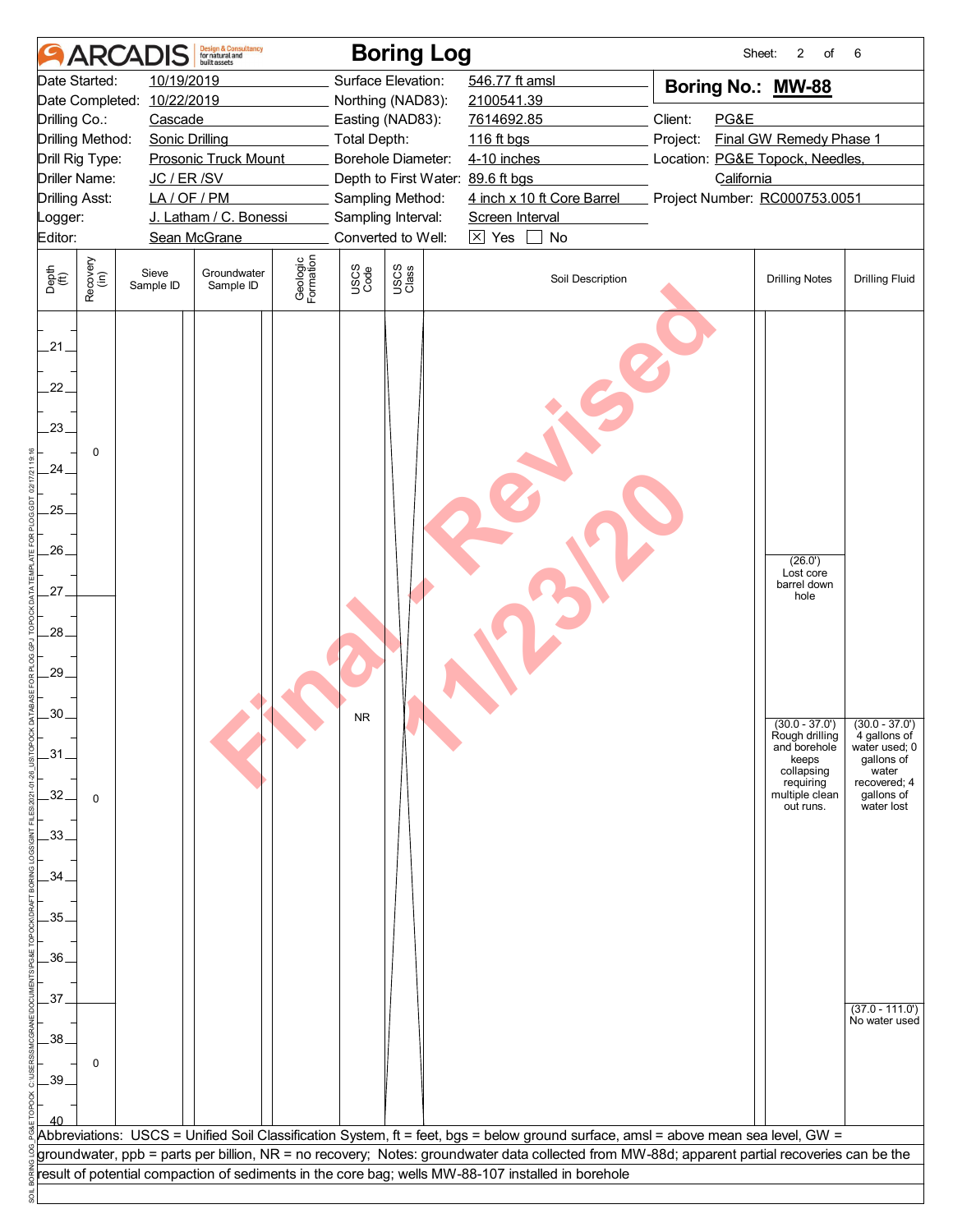|                                                              |                                         | <b>ARCADIS</b>             | <b>Design &amp; Consultancy</b><br>for natural and<br>built assets |                       |                     | <b>Boring Log</b>                                       |                 |                                                                                                                                                                                                                                                                                     |                                               | Sheet:<br>3<br>of                  | 6                     |
|--------------------------------------------------------------|-----------------------------------------|----------------------------|--------------------------------------------------------------------|-----------------------|---------------------|---------------------------------------------------------|-----------------|-------------------------------------------------------------------------------------------------------------------------------------------------------------------------------------------------------------------------------------------------------------------------------------|-----------------------------------------------|------------------------------------|-----------------------|
|                                                              | Date Started:                           | 10/19/2019                 |                                                                    |                       |                     | Surface Elevation:                                      | 546.77 ft amsl  |                                                                                                                                                                                                                                                                                     |                                               | Boring No.: MW-88                  |                       |
|                                                              |                                         | Date Completed: 10/22/2019 |                                                                    |                       |                     | Northing (NAD83):                                       | 2100541.39      |                                                                                                                                                                                                                                                                                     |                                               |                                    |                       |
| Drilling Co.:                                                |                                         | Cascade                    |                                                                    |                       |                     | Easting (NAD83):                                        | 7614692.85      |                                                                                                                                                                                                                                                                                     | Client:<br>PG&E                               |                                    |                       |
|                                                              | Drilling Method:                        | <b>Sonic Drilling</b>      |                                                                    |                       | <b>Total Depth:</b> |                                                         | 116 ft bgs      |                                                                                                                                                                                                                                                                                     | Project:                                      | Final GW Remedy Phase 1            |                       |
|                                                              | Drill Rig Type:<br><b>Driller Name:</b> | JC / ER / SV               | <b>Prosonic Truck Mount</b>                                        |                       |                     | Borehole Diameter:<br>Depth to First Water: 89.6 ft bgs | 4-10 inches     |                                                                                                                                                                                                                                                                                     | Location: PG&E Topock, Needles,<br>California |                                    |                       |
| <b>Drilling Asst:</b>                                        |                                         | LA/OF/PM                   |                                                                    |                       |                     | Sampling Method:                                        |                 | 4 inch x 10 ft Core Barrel                                                                                                                                                                                                                                                          | Project Number: RC000753.0051                 |                                    |                       |
| Logger:                                                      |                                         |                            | J. Latham / C. Bonessi                                             |                       |                     | Sampling Interval:                                      | Screen Interval |                                                                                                                                                                                                                                                                                     |                                               |                                    |                       |
| Editor:                                                      |                                         |                            | Sean McGrane                                                       |                       |                     | Converted to Well:                                      | $\times$ Yes    | No                                                                                                                                                                                                                                                                                  |                                               |                                    |                       |
|                                                              |                                         |                            |                                                                    |                       |                     |                                                         |                 |                                                                                                                                                                                                                                                                                     |                                               |                                    |                       |
| Depth<br>$\widetilde{f(t)}$                                  | Recovery<br>(in)                        | Sieve<br>Sample ID         | Groundwater<br>Sample ID                                           | Geologic<br>Formation | USCS<br>Code        | USCS<br>Class                                           |                 | Soil Description                                                                                                                                                                                                                                                                    |                                               | <b>Drilling Notes</b>              | <b>Drilling Fluid</b> |
| .41.<br>42<br>.43.<br>.44<br>.45<br>.46.<br>.47<br>.48<br>49 | $\mathbf 0$                             |                            |                                                                    |                       |                     |                                                         |                 |                                                                                                                                                                                                                                                                                     |                                               |                                    |                       |
| .50<br>.51<br>52                                             |                                         |                            |                                                                    |                       | <b>NR</b>           |                                                         |                 |                                                                                                                                                                                                                                                                                     |                                               | $(50.0 - 57.0)$<br>Rough drilling. |                       |
| .53                                                          | $\mathbf 0$                             |                            |                                                                    |                       |                     |                                                         |                 |                                                                                                                                                                                                                                                                                     |                                               |                                    |                       |
| 54                                                           |                                         |                            |                                                                    |                       |                     |                                                         |                 |                                                                                                                                                                                                                                                                                     |                                               |                                    |                       |
| 55                                                           |                                         |                            |                                                                    |                       |                     |                                                         |                 |                                                                                                                                                                                                                                                                                     |                                               |                                    |                       |
| .56.                                                         |                                         |                            |                                                                    |                       |                     |                                                         |                 |                                                                                                                                                                                                                                                                                     |                                               |                                    |                       |
| .57 <sub>2</sub>                                             |                                         |                            |                                                                    |                       |                     |                                                         |                 |                                                                                                                                                                                                                                                                                     |                                               |                                    |                       |
| 58                                                           | 0                                       |                            |                                                                    |                       |                     |                                                         |                 |                                                                                                                                                                                                                                                                                     |                                               |                                    |                       |
| .59                                                          |                                         |                            |                                                                    |                       |                     |                                                         |                 |                                                                                                                                                                                                                                                                                     |                                               |                                    |                       |
|                                                              |                                         |                            |                                                                    |                       |                     |                                                         |                 |                                                                                                                                                                                                                                                                                     |                                               |                                    |                       |
|                                                              |                                         |                            |                                                                    |                       |                     |                                                         |                 | Abbreviations: USCS = Unified Soil Classification System, ft = feet, bgs = below ground surface, amsl = above mean sea level, GW =<br>groundwater, ppb = parts per billion, NR = no recovery; Notes: groundwater data collected from MW-88d; apparent partial recoveries can be the |                                               |                                    |                       |
|                                                              |                                         |                            |                                                                    |                       |                     |                                                         |                 | result of potential compaction of sediments in the core bag; wells MW-88-107 installed in borehole                                                                                                                                                                                  |                                               |                                    |                       |
|                                                              |                                         |                            |                                                                    |                       |                     |                                                         |                 |                                                                                                                                                                                                                                                                                     |                                               |                                    |                       |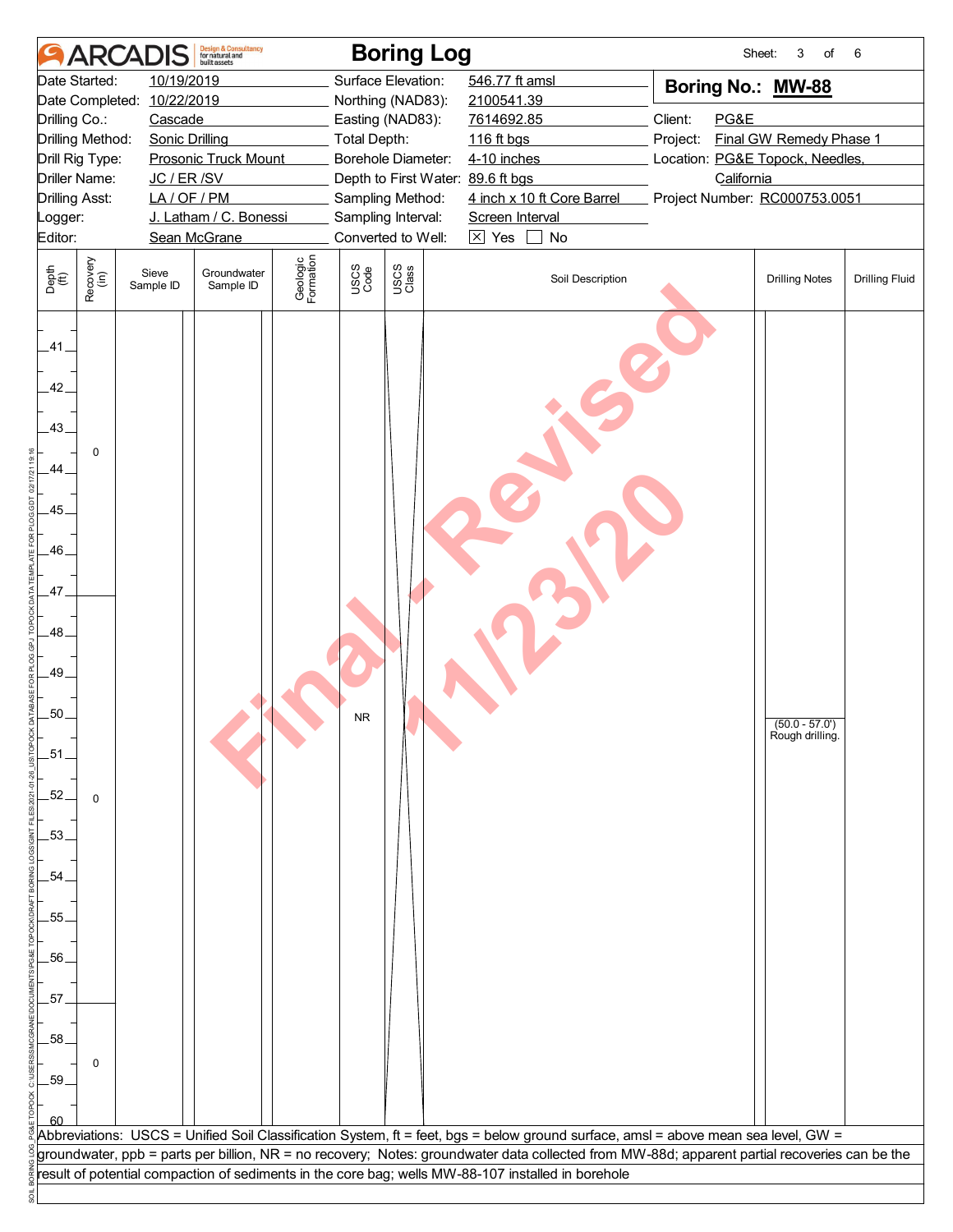|                             |                  | <b>ARCADIS</b>             | <b>Design &amp; Consultancy</b><br>for natural and<br>huilt assets |                       |                     | <b>Boring Log</b>                 |                 |                                                                                                    |                                                                                                                                               | Sheet:<br>4<br>of                                            | 6                     |
|-----------------------------|------------------|----------------------------|--------------------------------------------------------------------|-----------------------|---------------------|-----------------------------------|-----------------|----------------------------------------------------------------------------------------------------|-----------------------------------------------------------------------------------------------------------------------------------------------|--------------------------------------------------------------|-----------------------|
|                             | Date Started:    | 10/19/2019                 |                                                                    |                       |                     | Surface Elevation:                | 546.77 ft amsl  |                                                                                                    | Boring No.: MW-88                                                                                                                             |                                                              |                       |
|                             |                  | Date Completed: 10/22/2019 |                                                                    |                       |                     | Northing (NAD83):                 | 2100541.39      |                                                                                                    |                                                                                                                                               |                                                              |                       |
| Drilling Co.:               |                  | Cascade                    |                                                                    |                       |                     | Easting (NAD83):                  | 7614692.85      |                                                                                                    | Client:<br>PG&E                                                                                                                               |                                                              |                       |
| Drilling Method:            |                  | <b>Sonic Drilling</b>      |                                                                    |                       | <b>Total Depth:</b> |                                   | 116 ft bgs      |                                                                                                    | Project:                                                                                                                                      | Final GW Remedy Phase 1                                      |                       |
| Drill Rig Type:             |                  |                            | <b>Prosonic Truck Mount</b>                                        |                       |                     | Borehole Diameter:                | 4-10 inches     |                                                                                                    | Location: PG&E Topock, Needles,                                                                                                               |                                                              |                       |
| Driller Name:               |                  | JC / ER / SV               |                                                                    |                       |                     | Depth to First Water: 89.6 ft bgs |                 |                                                                                                    | California                                                                                                                                    |                                                              |                       |
| <b>Drilling Asst:</b>       |                  | LA/OF/PM                   |                                                                    |                       |                     | Sampling Method:                  |                 | 4 inch x 10 ft Core Barrel                                                                         | Project Number: RC000753.0051                                                                                                                 |                                                              |                       |
| Logger:                     |                  |                            | J. Latham / C. Bonessi                                             |                       |                     | Sampling Interval:                | Screen Interval |                                                                                                    |                                                                                                                                               |                                                              |                       |
| Editor:                     |                  |                            | Sean McGrane                                                       |                       |                     | Converted to Well:                | $\times$ Yes    | No                                                                                                 |                                                                                                                                               |                                                              |                       |
| Depth<br>$\widetilde{f(t)}$ | Recovery<br>(in) | Sieve<br>Sample ID         | Groundwater<br>Sample ID                                           | Geologic<br>Formation | USCS<br>Code        | USCS<br>Class                     |                 | Soil Description                                                                                   |                                                                                                                                               | <b>Drilling Notes</b>                                        | <b>Drilling Fluid</b> |
| .61.                        |                  |                            |                                                                    |                       |                     |                                   |                 |                                                                                                    |                                                                                                                                               |                                                              |                       |
| 62.<br>.63.                 |                  |                            |                                                                    |                       |                     |                                   |                 |                                                                                                    |                                                                                                                                               |                                                              |                       |
| 64                          | $\mathbf 0$      |                            |                                                                    |                       |                     |                                   |                 |                                                                                                    |                                                                                                                                               | $(63.0 - 67.0')$<br>Rough drilling.                          |                       |
| .65.                        |                  |                            |                                                                    |                       |                     |                                   |                 |                                                                                                    |                                                                                                                                               |                                                              |                       |
| .66.                        |                  |                            |                                                                    |                       |                     |                                   |                 |                                                                                                    |                                                                                                                                               |                                                              |                       |
| .67.                        |                  |                            |                                                                    |                       |                     |                                   |                 |                                                                                                    |                                                                                                                                               |                                                              |                       |
| .68.<br>.69.                |                  |                            |                                                                    |                       |                     |                                   |                 |                                                                                                    |                                                                                                                                               |                                                              |                       |
| .70.                        |                  |                            |                                                                    |                       | NR.                 |                                   |                 |                                                                                                    |                                                                                                                                               |                                                              |                       |
|                             |                  |                            |                                                                    |                       |                     |                                   |                 |                                                                                                    |                                                                                                                                               |                                                              |                       |
| .72.                        | $\mathbf 0$      |                            |                                                                    |                       |                     |                                   |                 |                                                                                                    |                                                                                                                                               | (72.0')<br>Lost core<br>barrel down                          |                       |
| 73                          |                  |                            |                                                                    |                       |                     |                                   |                 |                                                                                                    |                                                                                                                                               | hole, first<br>attempt to<br>retrieve failed,<br>retrieve on |                       |
| 75.                         |                  |                            |                                                                    |                       |                     |                                   |                 |                                                                                                    |                                                                                                                                               | second<br>attempt.                                           |                       |
| .76.                        |                  |                            |                                                                    |                       |                     |                                   |                 |                                                                                                    |                                                                                                                                               |                                                              |                       |
| 77                          |                  |                            |                                                                    |                       |                     |                                   |                 |                                                                                                    |                                                                                                                                               |                                                              |                       |
| .78<br>79.                  | 0                |                            |                                                                    |                       |                     |                                   |                 |                                                                                                    |                                                                                                                                               |                                                              |                       |
|                             |                  |                            |                                                                    |                       |                     |                                   |                 |                                                                                                    |                                                                                                                                               |                                                              |                       |
|                             |                  |                            |                                                                    |                       |                     |                                   |                 |                                                                                                    | Abbreviations: USCS = Unified Soil Classification System, ft = feet, bgs = below ground surface, amsl = above mean sea level, GW =            |                                                              |                       |
|                             |                  |                            |                                                                    |                       |                     |                                   |                 |                                                                                                    | groundwater, ppb = parts per billion, NR = no recovery; Notes: groundwater data collected from MW-88d; apparent partial recoveries can be the |                                                              |                       |
|                             |                  |                            |                                                                    |                       |                     |                                   |                 | result of potential compaction of sediments in the core bag; wells MW-88-107 installed in borehole |                                                                                                                                               |                                                              |                       |
|                             |                  |                            |                                                                    |                       |                     |                                   |                 |                                                                                                    |                                                                                                                                               |                                                              |                       |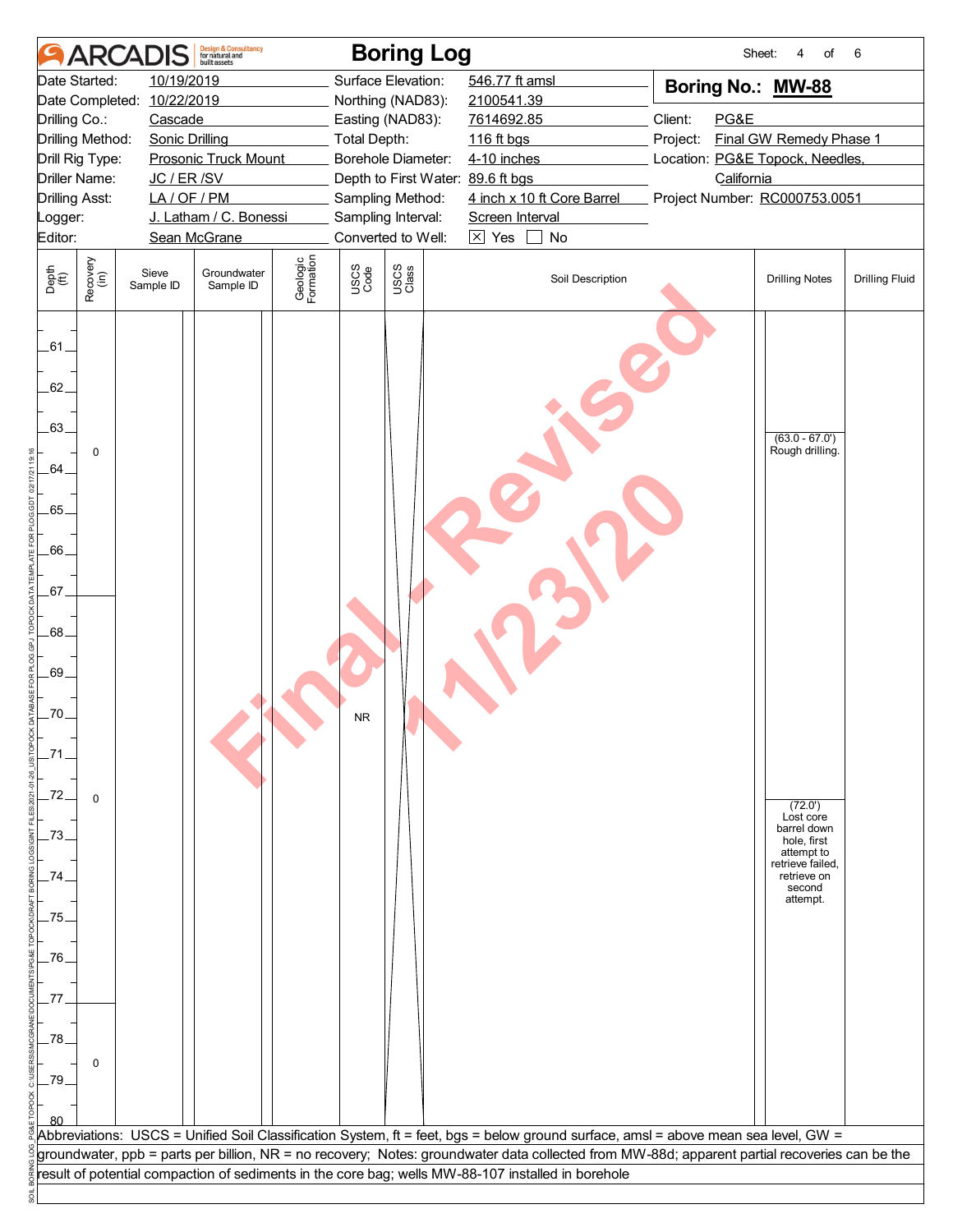| 10/19/2019<br>Surface Elevation:<br>546.77 ft amsl<br>Date Started:<br>Boring No.: MW-88<br>Date Completed: 10/22/2019<br>Northing (NAD83):<br>2100541.39<br>Client:<br>PG&E<br>Drilling Co.:<br>Cascade<br>Easting (NAD83):<br>7614692.85<br>Final GW Remedy Phase 1<br>Drilling Method:<br><b>Sonic Drilling</b><br>Total Depth:<br>116 ft bgs<br>Project:<br>Prosonic Truck Mount<br>Borehole Diameter:<br>4-10 inches<br>Location: PG&E Topock, Needles,<br>Drill Rig Type:<br>JC / ER /SV<br>California<br>Driller Name:<br>Depth to First Water: 89.6 ft bgs<br>4 inch x 10 ft Core Barrel<br>Project Number: RC000753.0051<br><b>Drilling Asst:</b><br>LA/OF/PM<br>Sampling Method:<br>J. Latham / C. Bonessi<br>Sampling Interval:<br>Screen Interval<br>Logger:<br>$\boxtimes$ Yes<br>Editor:<br>Sean McGrane<br>Converted to Well:<br>No<br>Geologic<br>Formation<br>Recovery<br>(in)<br>USCS<br>Class<br>USCS<br>Code<br>Depth<br>$\widetilde{f(t)}$<br>Sieve<br>Groundwater<br>Soil Description<br><b>Drilling Notes</b><br><b>Drilling Fluid</b><br>Sample ID<br>Sample ID<br>.81<br>82.<br>.83.<br><b>NR</b><br>0<br>.84<br>.85.<br>.86<br>87.<br>(87.0 - 95.0') Topock - Alluvium Deposits; Silty sand with gravel<br>(SM); brown (7.5YR 5/3); very fine grained to granules, angular to<br>subround; some small to very large pebbles, angular to subround;<br>.88.<br>little silt; little clay; trace small cobbles, angular to subround;<br>coarser clasts composed of metadiorite; moist<br>.89.<br>.90.<br>Topock -<br>.91<br>Alluvium<br><b>SM</b><br>Deposits<br>$-92$<br>120<br>$(92.0 - 97.0')$<br>(92'); wet<br>Installed<br>sampler<br>.93.<br>screen and<br>test water<br>quality for<br>.94.<br>potential<br>MW-S-VAS-<br>impacts from<br>92-97<br>grout installed<br>(26 ppb)<br>9/22/2019<br>for the<br>95.<br>10:14<br>decommissioning<br>(95.0 - 101.0') Topock - Alluvium Deposits; Sandy silt with gravel<br>of MW-88d.<br>(ML); brown (7.5YR 5/2); low plasticity; some granules to very<br>large pebbles, angular to subangular, some very fine to very<br>.96.<br>coarse grained sand, angular to subround; little clay; trace small<br>cobbles, angular to subangular; coarser clasts composed of<br>metadiorite; wet; medium stiff<br>.97<br>$(97.0 - 105.0')$<br>Topock -<br>Soft drilling.<br>Alluvium<br>ML<br>Deposits<br>.98.<br>120<br>99 <sub>1</sub><br>(99'); moist<br>100<br>Abbreviations: USCS = Unified Soil Classification System, ft = feet, bgs = below ground surface, amsl = above mean sea level, GW =<br>groundwater, ppb = parts per billion, NR = no recovery; Notes: groundwater data collected from MW-88d; apparent partial recoveries can be the<br>result of potential compaction of sediments in the core bag; wells MW-88-107 installed in borehole |  | <b>ARCADI</b> | <b>Design &amp; Consultancy</b><br>for natural and<br><b>built</b> assets |  | <b>Boring Log</b> |  | Sheet: | 5<br>οf | 6 |
|-------------------------------------------------------------------------------------------------------------------------------------------------------------------------------------------------------------------------------------------------------------------------------------------------------------------------------------------------------------------------------------------------------------------------------------------------------------------------------------------------------------------------------------------------------------------------------------------------------------------------------------------------------------------------------------------------------------------------------------------------------------------------------------------------------------------------------------------------------------------------------------------------------------------------------------------------------------------------------------------------------------------------------------------------------------------------------------------------------------------------------------------------------------------------------------------------------------------------------------------------------------------------------------------------------------------------------------------------------------------------------------------------------------------------------------------------------------------------------------------------------------------------------------------------------------------------------------------------------------------------------------------------------------------------------------------------------------------------------------------------------------------------------------------------------------------------------------------------------------------------------------------------------------------------------------------------------------------------------------------------------------------------------------------------------------------------------------------------------------------------------------------------------------------------------------------------------------------------------------------------------------------------------------------------------------------------------------------------------------------------------------------------------------------------------------------------------------------------------------------------------------------------------------------------------------------------------------------------------------------------------------------------------------------------------------------------------------------------------------------------------------------------------------------------------------------------|--|---------------|---------------------------------------------------------------------------|--|-------------------|--|--------|---------|---|
|                                                                                                                                                                                                                                                                                                                                                                                                                                                                                                                                                                                                                                                                                                                                                                                                                                                                                                                                                                                                                                                                                                                                                                                                                                                                                                                                                                                                                                                                                                                                                                                                                                                                                                                                                                                                                                                                                                                                                                                                                                                                                                                                                                                                                                                                                                                                                                                                                                                                                                                                                                                                                                                                                                                                                                                                                         |  |               |                                                                           |  |                   |  |        |         |   |
|                                                                                                                                                                                                                                                                                                                                                                                                                                                                                                                                                                                                                                                                                                                                                                                                                                                                                                                                                                                                                                                                                                                                                                                                                                                                                                                                                                                                                                                                                                                                                                                                                                                                                                                                                                                                                                                                                                                                                                                                                                                                                                                                                                                                                                                                                                                                                                                                                                                                                                                                                                                                                                                                                                                                                                                                                         |  |               |                                                                           |  |                   |  |        |         |   |
|                                                                                                                                                                                                                                                                                                                                                                                                                                                                                                                                                                                                                                                                                                                                                                                                                                                                                                                                                                                                                                                                                                                                                                                                                                                                                                                                                                                                                                                                                                                                                                                                                                                                                                                                                                                                                                                                                                                                                                                                                                                                                                                                                                                                                                                                                                                                                                                                                                                                                                                                                                                                                                                                                                                                                                                                                         |  |               |                                                                           |  |                   |  |        |         |   |
|                                                                                                                                                                                                                                                                                                                                                                                                                                                                                                                                                                                                                                                                                                                                                                                                                                                                                                                                                                                                                                                                                                                                                                                                                                                                                                                                                                                                                                                                                                                                                                                                                                                                                                                                                                                                                                                                                                                                                                                                                                                                                                                                                                                                                                                                                                                                                                                                                                                                                                                                                                                                                                                                                                                                                                                                                         |  |               |                                                                           |  |                   |  |        |         |   |
|                                                                                                                                                                                                                                                                                                                                                                                                                                                                                                                                                                                                                                                                                                                                                                                                                                                                                                                                                                                                                                                                                                                                                                                                                                                                                                                                                                                                                                                                                                                                                                                                                                                                                                                                                                                                                                                                                                                                                                                                                                                                                                                                                                                                                                                                                                                                                                                                                                                                                                                                                                                                                                                                                                                                                                                                                         |  |               |                                                                           |  |                   |  |        |         |   |
|                                                                                                                                                                                                                                                                                                                                                                                                                                                                                                                                                                                                                                                                                                                                                                                                                                                                                                                                                                                                                                                                                                                                                                                                                                                                                                                                                                                                                                                                                                                                                                                                                                                                                                                                                                                                                                                                                                                                                                                                                                                                                                                                                                                                                                                                                                                                                                                                                                                                                                                                                                                                                                                                                                                                                                                                                         |  |               |                                                                           |  |                   |  |        |         |   |
|                                                                                                                                                                                                                                                                                                                                                                                                                                                                                                                                                                                                                                                                                                                                                                                                                                                                                                                                                                                                                                                                                                                                                                                                                                                                                                                                                                                                                                                                                                                                                                                                                                                                                                                                                                                                                                                                                                                                                                                                                                                                                                                                                                                                                                                                                                                                                                                                                                                                                                                                                                                                                                                                                                                                                                                                                         |  |               |                                                                           |  |                   |  |        |         |   |
|                                                                                                                                                                                                                                                                                                                                                                                                                                                                                                                                                                                                                                                                                                                                                                                                                                                                                                                                                                                                                                                                                                                                                                                                                                                                                                                                                                                                                                                                                                                                                                                                                                                                                                                                                                                                                                                                                                                                                                                                                                                                                                                                                                                                                                                                                                                                                                                                                                                                                                                                                                                                                                                                                                                                                                                                                         |  |               |                                                                           |  |                   |  |        |         |   |
|                                                                                                                                                                                                                                                                                                                                                                                                                                                                                                                                                                                                                                                                                                                                                                                                                                                                                                                                                                                                                                                                                                                                                                                                                                                                                                                                                                                                                                                                                                                                                                                                                                                                                                                                                                                                                                                                                                                                                                                                                                                                                                                                                                                                                                                                                                                                                                                                                                                                                                                                                                                                                                                                                                                                                                                                                         |  |               |                                                                           |  |                   |  |        |         |   |
|                                                                                                                                                                                                                                                                                                                                                                                                                                                                                                                                                                                                                                                                                                                                                                                                                                                                                                                                                                                                                                                                                                                                                                                                                                                                                                                                                                                                                                                                                                                                                                                                                                                                                                                                                                                                                                                                                                                                                                                                                                                                                                                                                                                                                                                                                                                                                                                                                                                                                                                                                                                                                                                                                                                                                                                                                         |  |               |                                                                           |  |                   |  |        |         |   |
|                                                                                                                                                                                                                                                                                                                                                                                                                                                                                                                                                                                                                                                                                                                                                                                                                                                                                                                                                                                                                                                                                                                                                                                                                                                                                                                                                                                                                                                                                                                                                                                                                                                                                                                                                                                                                                                                                                                                                                                                                                                                                                                                                                                                                                                                                                                                                                                                                                                                                                                                                                                                                                                                                                                                                                                                                         |  |               |                                                                           |  |                   |  |        |         |   |
|                                                                                                                                                                                                                                                                                                                                                                                                                                                                                                                                                                                                                                                                                                                                                                                                                                                                                                                                                                                                                                                                                                                                                                                                                                                                                                                                                                                                                                                                                                                                                                                                                                                                                                                                                                                                                                                                                                                                                                                                                                                                                                                                                                                                                                                                                                                                                                                                                                                                                                                                                                                                                                                                                                                                                                                                                         |  |               |                                                                           |  |                   |  |        |         |   |
|                                                                                                                                                                                                                                                                                                                                                                                                                                                                                                                                                                                                                                                                                                                                                                                                                                                                                                                                                                                                                                                                                                                                                                                                                                                                                                                                                                                                                                                                                                                                                                                                                                                                                                                                                                                                                                                                                                                                                                                                                                                                                                                                                                                                                                                                                                                                                                                                                                                                                                                                                                                                                                                                                                                                                                                                                         |  |               |                                                                           |  |                   |  |        |         |   |
|                                                                                                                                                                                                                                                                                                                                                                                                                                                                                                                                                                                                                                                                                                                                                                                                                                                                                                                                                                                                                                                                                                                                                                                                                                                                                                                                                                                                                                                                                                                                                                                                                                                                                                                                                                                                                                                                                                                                                                                                                                                                                                                                                                                                                                                                                                                                                                                                                                                                                                                                                                                                                                                                                                                                                                                                                         |  |               |                                                                           |  |                   |  |        |         |   |
|                                                                                                                                                                                                                                                                                                                                                                                                                                                                                                                                                                                                                                                                                                                                                                                                                                                                                                                                                                                                                                                                                                                                                                                                                                                                                                                                                                                                                                                                                                                                                                                                                                                                                                                                                                                                                                                                                                                                                                                                                                                                                                                                                                                                                                                                                                                                                                                                                                                                                                                                                                                                                                                                                                                                                                                                                         |  |               |                                                                           |  |                   |  |        |         |   |
|                                                                                                                                                                                                                                                                                                                                                                                                                                                                                                                                                                                                                                                                                                                                                                                                                                                                                                                                                                                                                                                                                                                                                                                                                                                                                                                                                                                                                                                                                                                                                                                                                                                                                                                                                                                                                                                                                                                                                                                                                                                                                                                                                                                                                                                                                                                                                                                                                                                                                                                                                                                                                                                                                                                                                                                                                         |  |               |                                                                           |  |                   |  |        |         |   |
|                                                                                                                                                                                                                                                                                                                                                                                                                                                                                                                                                                                                                                                                                                                                                                                                                                                                                                                                                                                                                                                                                                                                                                                                                                                                                                                                                                                                                                                                                                                                                                                                                                                                                                                                                                                                                                                                                                                                                                                                                                                                                                                                                                                                                                                                                                                                                                                                                                                                                                                                                                                                                                                                                                                                                                                                                         |  |               |                                                                           |  |                   |  |        |         |   |
|                                                                                                                                                                                                                                                                                                                                                                                                                                                                                                                                                                                                                                                                                                                                                                                                                                                                                                                                                                                                                                                                                                                                                                                                                                                                                                                                                                                                                                                                                                                                                                                                                                                                                                                                                                                                                                                                                                                                                                                                                                                                                                                                                                                                                                                                                                                                                                                                                                                                                                                                                                                                                                                                                                                                                                                                                         |  |               |                                                                           |  |                   |  |        |         |   |
|                                                                                                                                                                                                                                                                                                                                                                                                                                                                                                                                                                                                                                                                                                                                                                                                                                                                                                                                                                                                                                                                                                                                                                                                                                                                                                                                                                                                                                                                                                                                                                                                                                                                                                                                                                                                                                                                                                                                                                                                                                                                                                                                                                                                                                                                                                                                                                                                                                                                                                                                                                                                                                                                                                                                                                                                                         |  |               |                                                                           |  |                   |  |        |         |   |
|                                                                                                                                                                                                                                                                                                                                                                                                                                                                                                                                                                                                                                                                                                                                                                                                                                                                                                                                                                                                                                                                                                                                                                                                                                                                                                                                                                                                                                                                                                                                                                                                                                                                                                                                                                                                                                                                                                                                                                                                                                                                                                                                                                                                                                                                                                                                                                                                                                                                                                                                                                                                                                                                                                                                                                                                                         |  |               |                                                                           |  |                   |  |        |         |   |
|                                                                                                                                                                                                                                                                                                                                                                                                                                                                                                                                                                                                                                                                                                                                                                                                                                                                                                                                                                                                                                                                                                                                                                                                                                                                                                                                                                                                                                                                                                                                                                                                                                                                                                                                                                                                                                                                                                                                                                                                                                                                                                                                                                                                                                                                                                                                                                                                                                                                                                                                                                                                                                                                                                                                                                                                                         |  |               |                                                                           |  |                   |  |        |         |   |
|                                                                                                                                                                                                                                                                                                                                                                                                                                                                                                                                                                                                                                                                                                                                                                                                                                                                                                                                                                                                                                                                                                                                                                                                                                                                                                                                                                                                                                                                                                                                                                                                                                                                                                                                                                                                                                                                                                                                                                                                                                                                                                                                                                                                                                                                                                                                                                                                                                                                                                                                                                                                                                                                                                                                                                                                                         |  |               |                                                                           |  |                   |  |        |         |   |
|                                                                                                                                                                                                                                                                                                                                                                                                                                                                                                                                                                                                                                                                                                                                                                                                                                                                                                                                                                                                                                                                                                                                                                                                                                                                                                                                                                                                                                                                                                                                                                                                                                                                                                                                                                                                                                                                                                                                                                                                                                                                                                                                                                                                                                                                                                                                                                                                                                                                                                                                                                                                                                                                                                                                                                                                                         |  |               |                                                                           |  |                   |  |        |         |   |
|                                                                                                                                                                                                                                                                                                                                                                                                                                                                                                                                                                                                                                                                                                                                                                                                                                                                                                                                                                                                                                                                                                                                                                                                                                                                                                                                                                                                                                                                                                                                                                                                                                                                                                                                                                                                                                                                                                                                                                                                                                                                                                                                                                                                                                                                                                                                                                                                                                                                                                                                                                                                                                                                                                                                                                                                                         |  |               |                                                                           |  |                   |  |        |         |   |